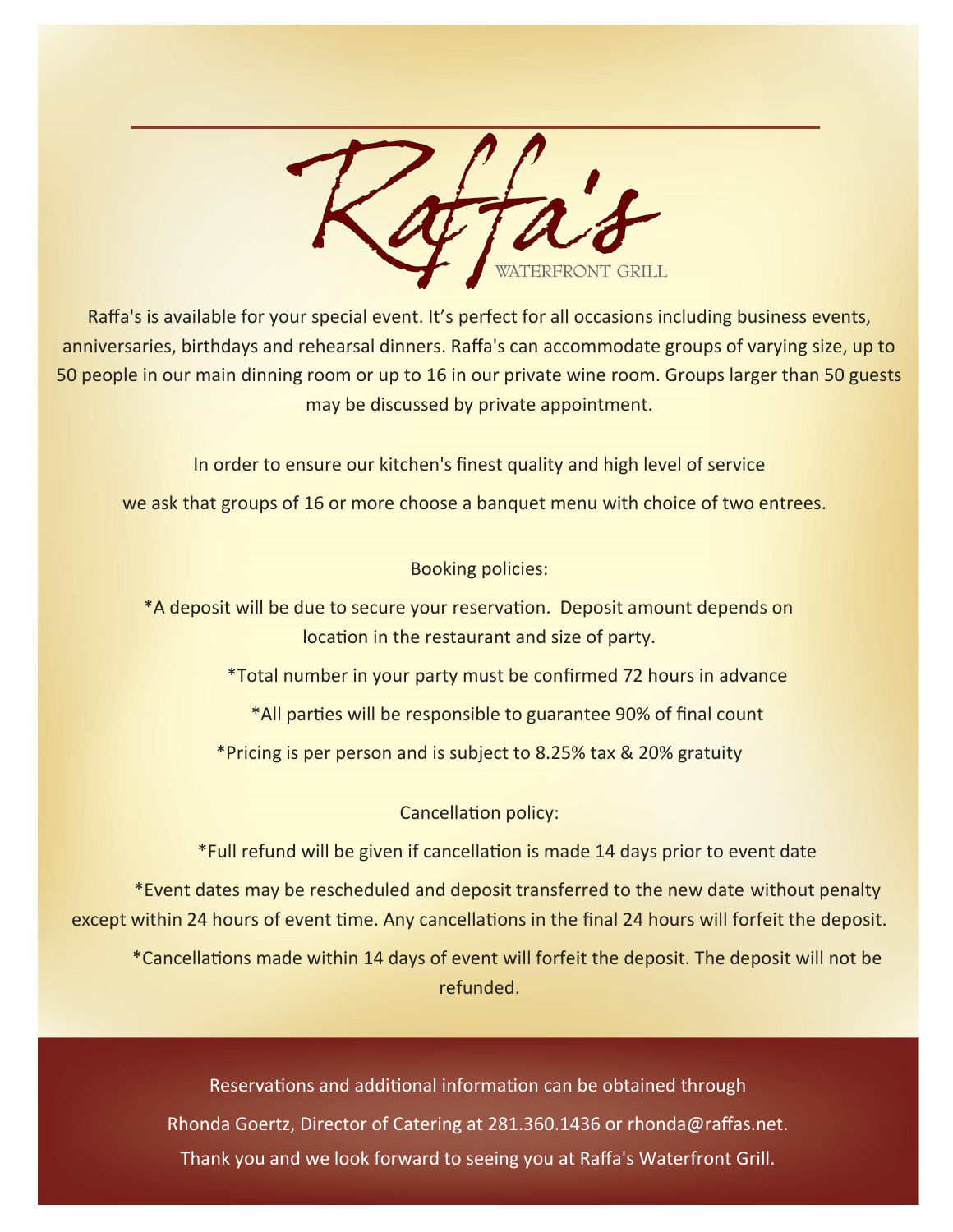# Raffa's WateRfRont GRill BANQUET MENU ONE

### **FIRST COURSE**

mixed greens, tomato, house sherry vinaigrette

#### second course

*(host must select a choice of TWO)*

CHICKEN ALFREDO penne, grilled chicken, Alfredo sauce

MEDITERRANEAN CHICKEN parmesan risotto, capers, olives, mushrooms, toasted panko

> CAJUN PASTA shrimp, Andouille, creole tomato sauce

RAFFA'S CHICKEN FRIED STEAK mashed potatoes, Tasso gravy, onion strings

*You may add a third entrée option for an additional \$5.00 per person*

### **THIRD COURSE**

Blueberry Bread Pudding (banquet portion)

Iced Tea and Soda Included

\$29. 00 per person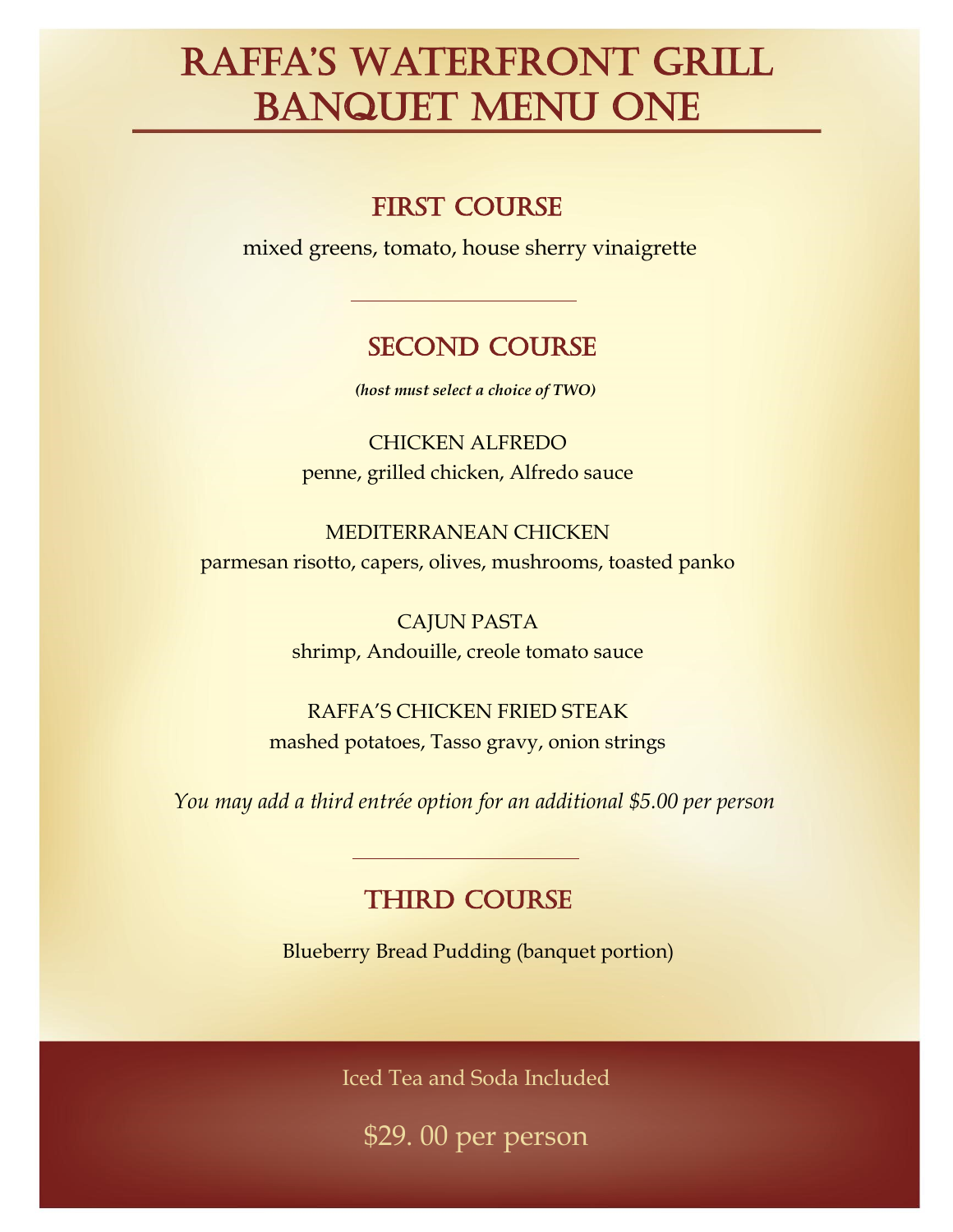# Raffa's WateRfRont GRill BANQUET MENU TWO

#### first course

*(plated appetizer, host must select ONE)*

Arancini with house marinara OR mozzarella fritti with house marinara

### second course

*(host must select either soup or salad)*

mixed greens, kalamata olives, grape tomatoes, feta, green onions, Mediterranean vinaigrette OR white bean soup

### **THIRD COURSE**

*(host must select a choice of TWO)*

PORK TENDERLOIN SALTIMBOCCA

prosciutto, mozzarella, spinach, tomato butter sauce, parmesan risotto, chef vegetables

#### BRANZINO PICATTA

capers, lemon butter, parmesan risotto

#### CHICKEN MARSALA

mushrooms, parmesan risotto, chef vegetables

*You may add a third entrée option for an additional \$5.00 per person*

#### **FOURTH COURSE**

White Chocolate Raspberry Bread Pudding (banquet portion)

Iced Tea and Soda Included

\$38. 00 per person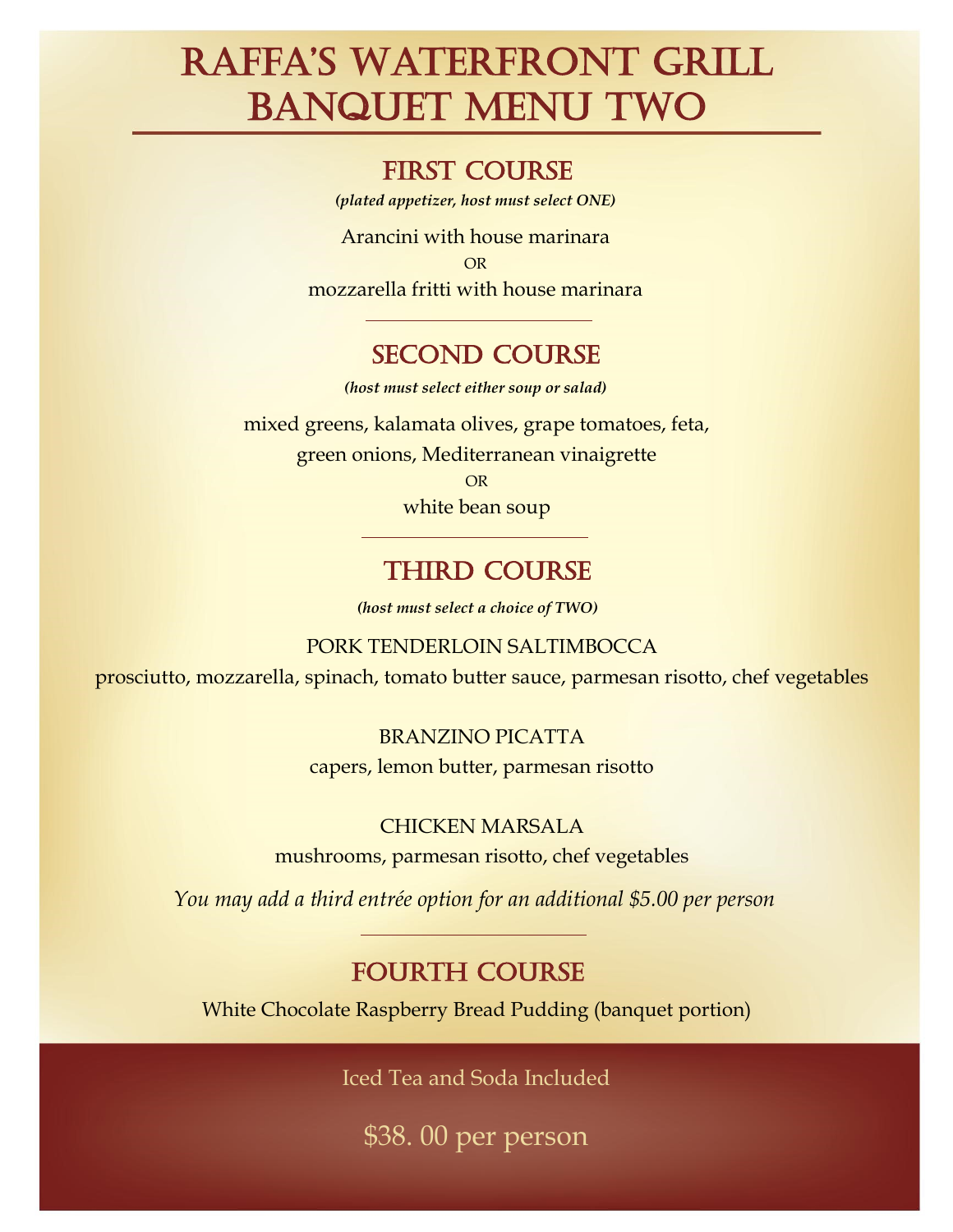# Raffa's WateRfRont GRill BANQUET MENU THREE

#### first course

calamari and orange chili chicken tenders *(appetizer combo)*

### second course

*(guest has choice of soup or salad)*

Raffa's Caesar Salad OR white bean soup

## **THIRD COURSE**

*(host must select a choice of TWO)*

BEEF TENDERLOIN MEDALLIONS

prepared medium rare-medium, wild mushroom demi glace, chef vegetables, mashed potatoes

#### BLACKENED REDFISH

sautéed shrimp, crabmeat, tomato garlic butter, chef vegetables, mashed potatoes

#### CHAR GRILLED PORK CHOP

sun-dried cranberry and juniper reduction, chef vegetables, mashed potatoes

*You may add a third entrée option for an additional \$5.00 per person*

## fourth course

Vanilla Bean Cheesecake (banquet portion)

Iced Tea and Soda Included

\$42.00 per person